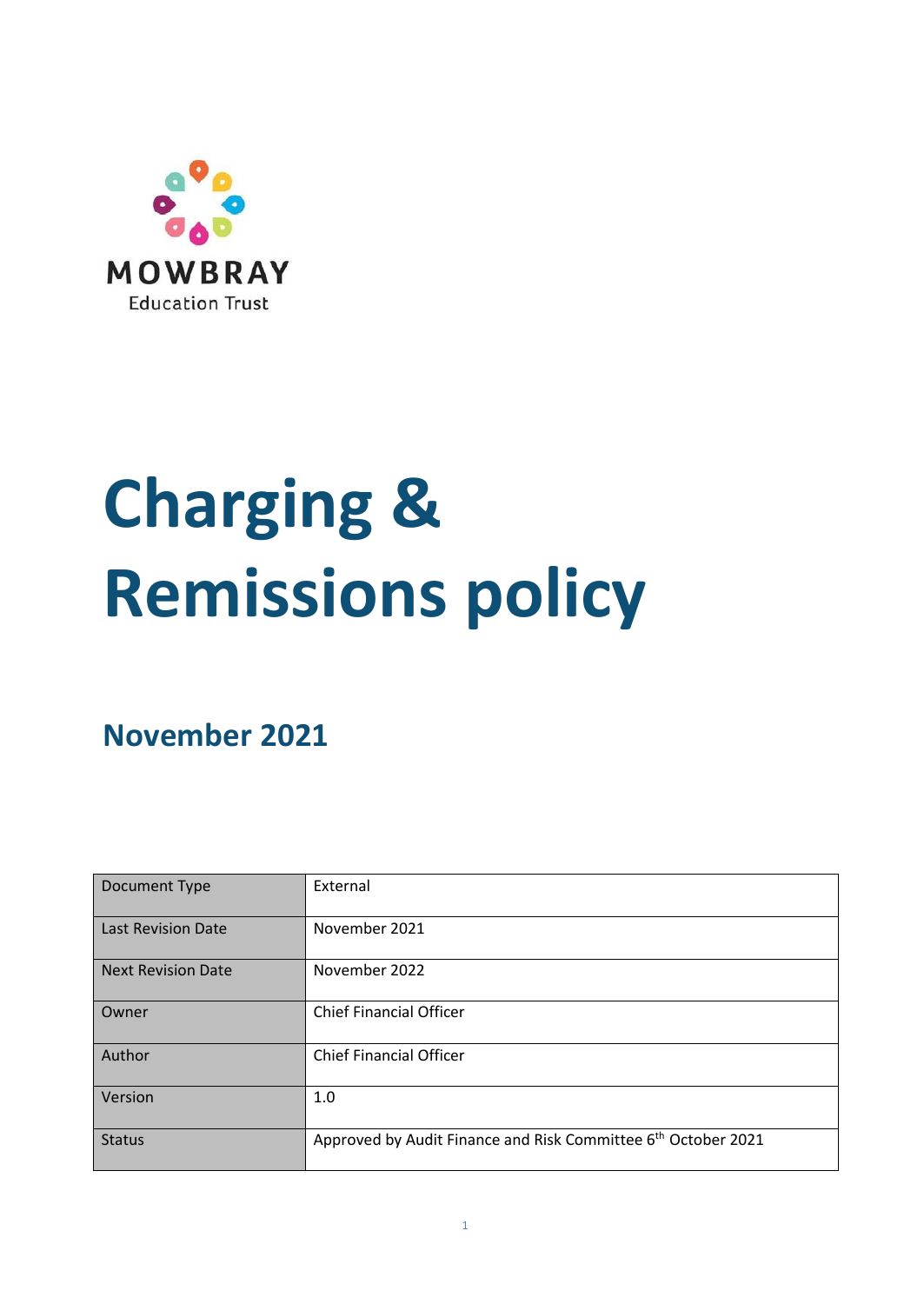## **Contents**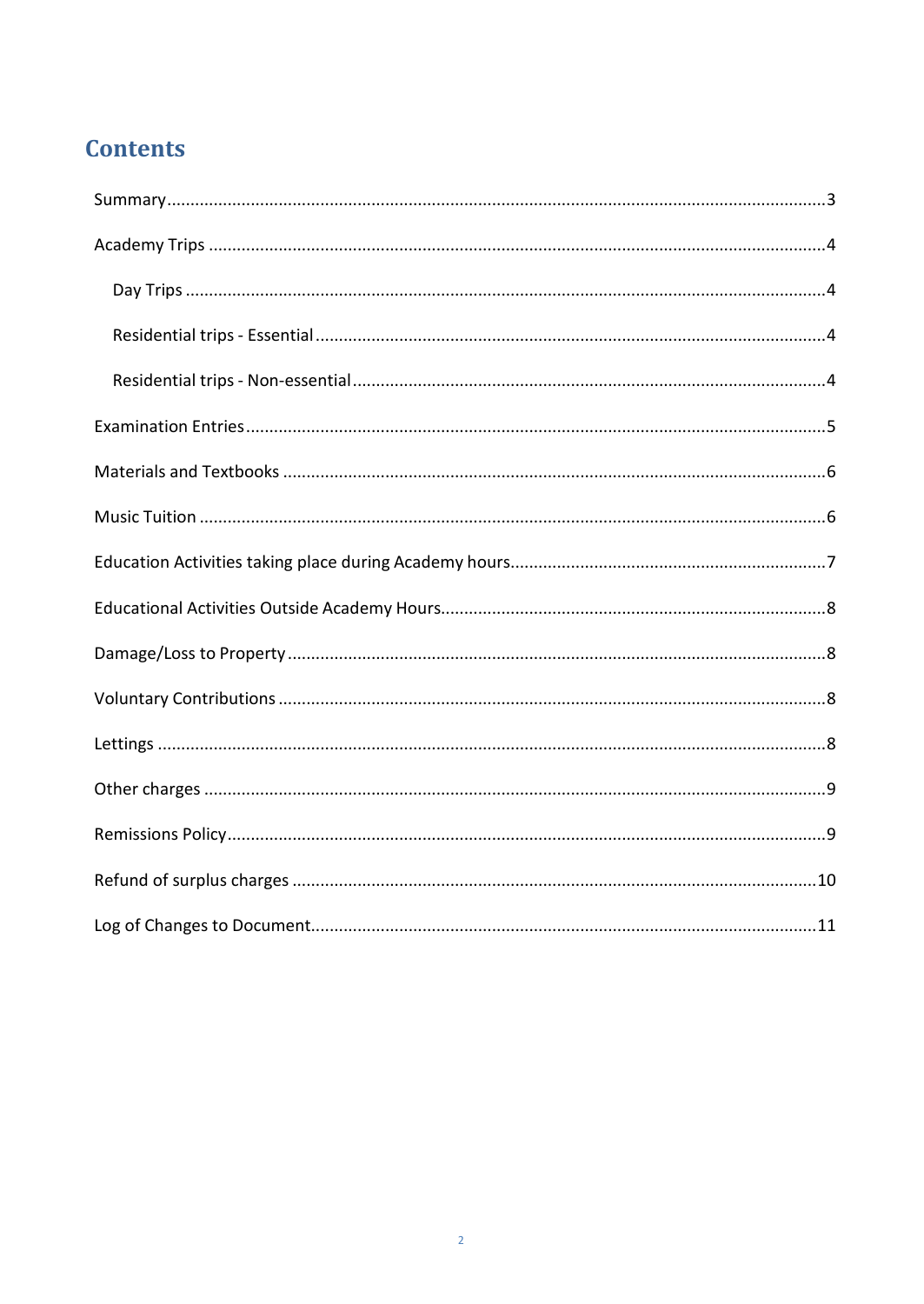#### **Summary**

<span id="page-2-0"></span>Mowbray Education Trust believes that all our students should have an equal opportunity to benefit from Academy activities and visits(curricular and extracurricular) independent of their parents' financial means consistent with the Academy's budgetary position. This Charging and Remissions Policy describes how we will do our best to ensure a good range of visits and activities is offered and, at the same time, try to minimise the financial barriers which may prevent some students taking full advantage of the opportunities.

The Trust recognises that some pupils attract Pupil Premium funding, and in everything we do we aim to ensure that we support all studentsappropriately.

The 2011 Education Act requires all Academies to have a policy on charging and remissions for Academy activities, which will be kept under regular review.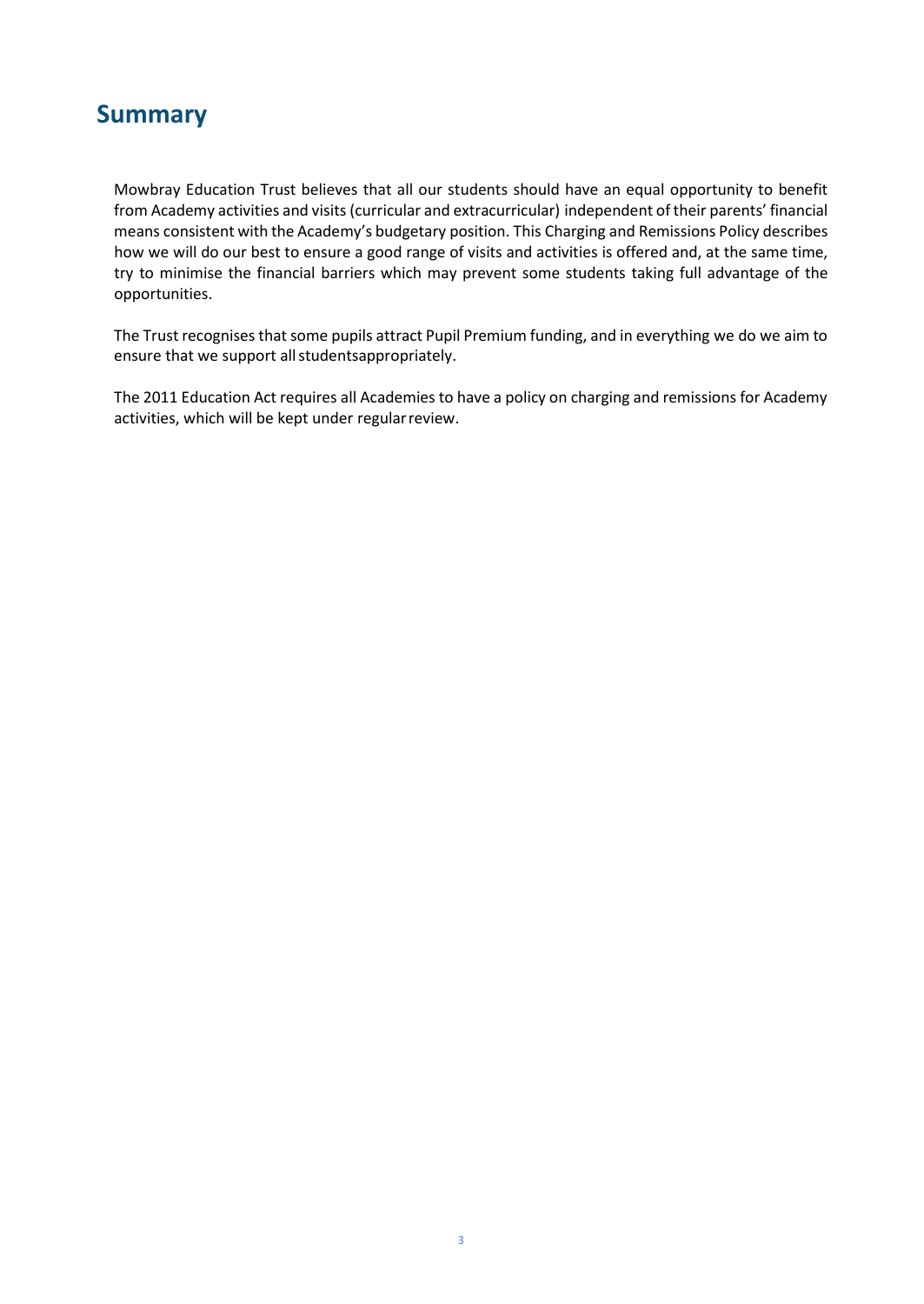# **Academy Trips**

#### <span id="page-3-0"></span>**Day Trips**

No charge will be levied in respect of day trips that take place during Academy hours or are part of the curriculum. (but also refer to voluntary contributions section).

#### <span id="page-3-1"></span>**Residential trips – Essential**

For residential trips which are essential to the National Curriculum, statutory subjects or in preparation for prescribed examinations, a charge will be levied for board and lodging.

#### <span id="page-3-2"></span>**Residential trips – Non-essential**

For residential trips which are not essential to the National Curriculum, statutory or in preparation for prescribed examinations:

- if the amount of Academy time on the trip is less than half of the total time of the trip, a charge will be levied up to the full cost of the trip.
- if the amount of Academy time on the trip is half or more of the total time of the trip, a charge will be levied for board and lodging.

Academy Time is defined as activities during the course of a normal school day that are related to advancing understanding of curriculum subjects.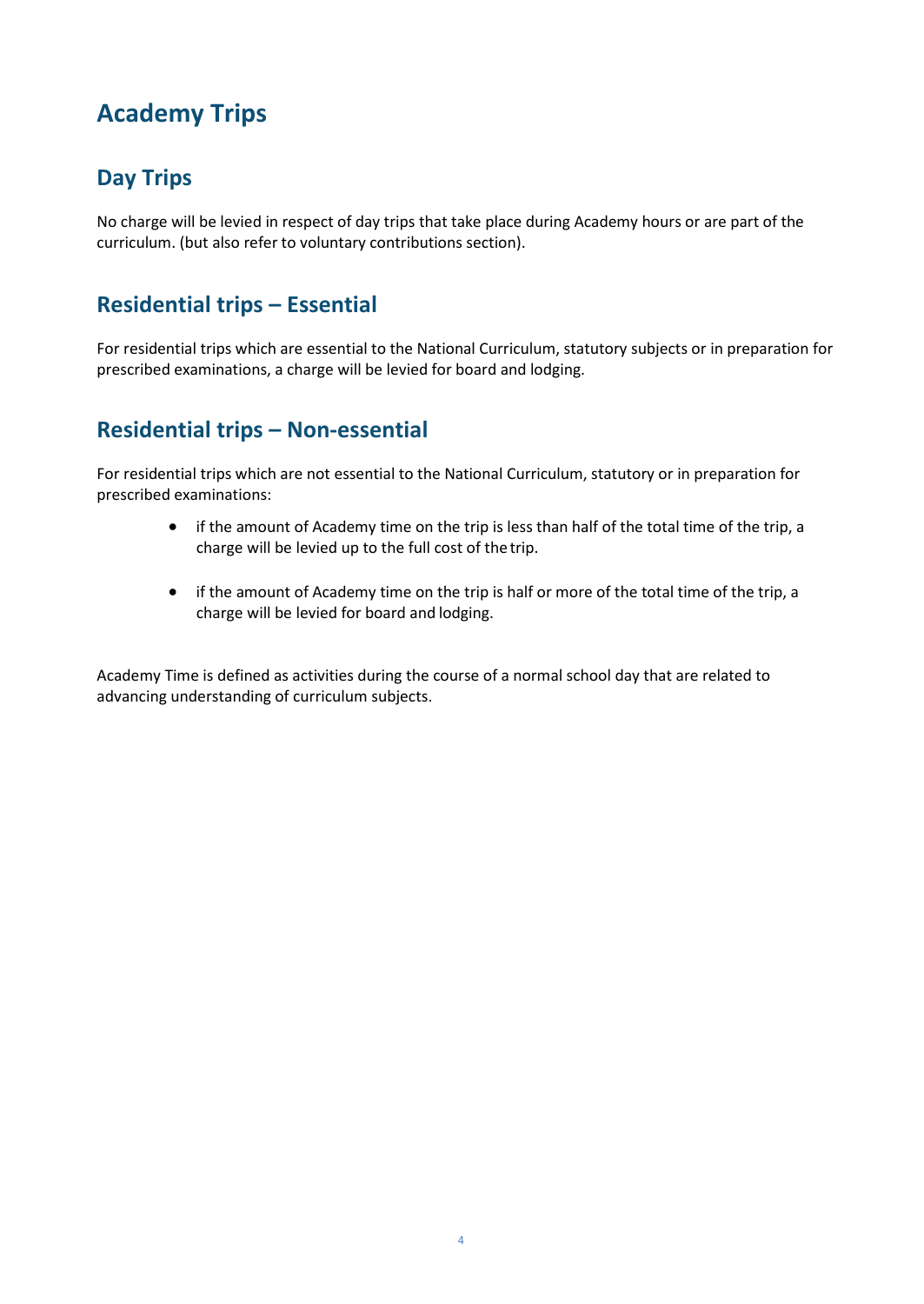# **Examination Entries**

<span id="page-4-0"></span>Achargewill be levied in respect of examination entriesforstudentswhere theAcademy has not prepared the student for the examination.

A charge will be levied in respect of examination entries for students where:

- the Academy has prepared the student for the examination and
	- o it considers that for educational reasons the student should not be enteredand
	- o the student's parent/guardian wishes the student to be entered.

In these circumstances, if the student subsequently passes the examination, the Academy may refund the cost.

A charge may be levied for students re-sitting an examination where it is believed by the Academy, in its absolute discretion, that the student has failed or under-performed in the preceding exam for reasons other thaneducational teaching.

A charge will be levied where a student fails without good reason to complete the requirements of any public examination where the Academy paid or agreed to pay the entry fee.

The charge levied in accordance with the above will be the cost of the examination entry, plus any applicable centrefee.

Where a department/the Academy deem it appropriate to use other services provided by exam boards the department/Academy will bear these costs. Individual parents who wish to use the services to access information on their son/daughter's individual performance in an exam or module may request the service from the exam's office at the Academy. In such cases the exam board's charge will usually be levied.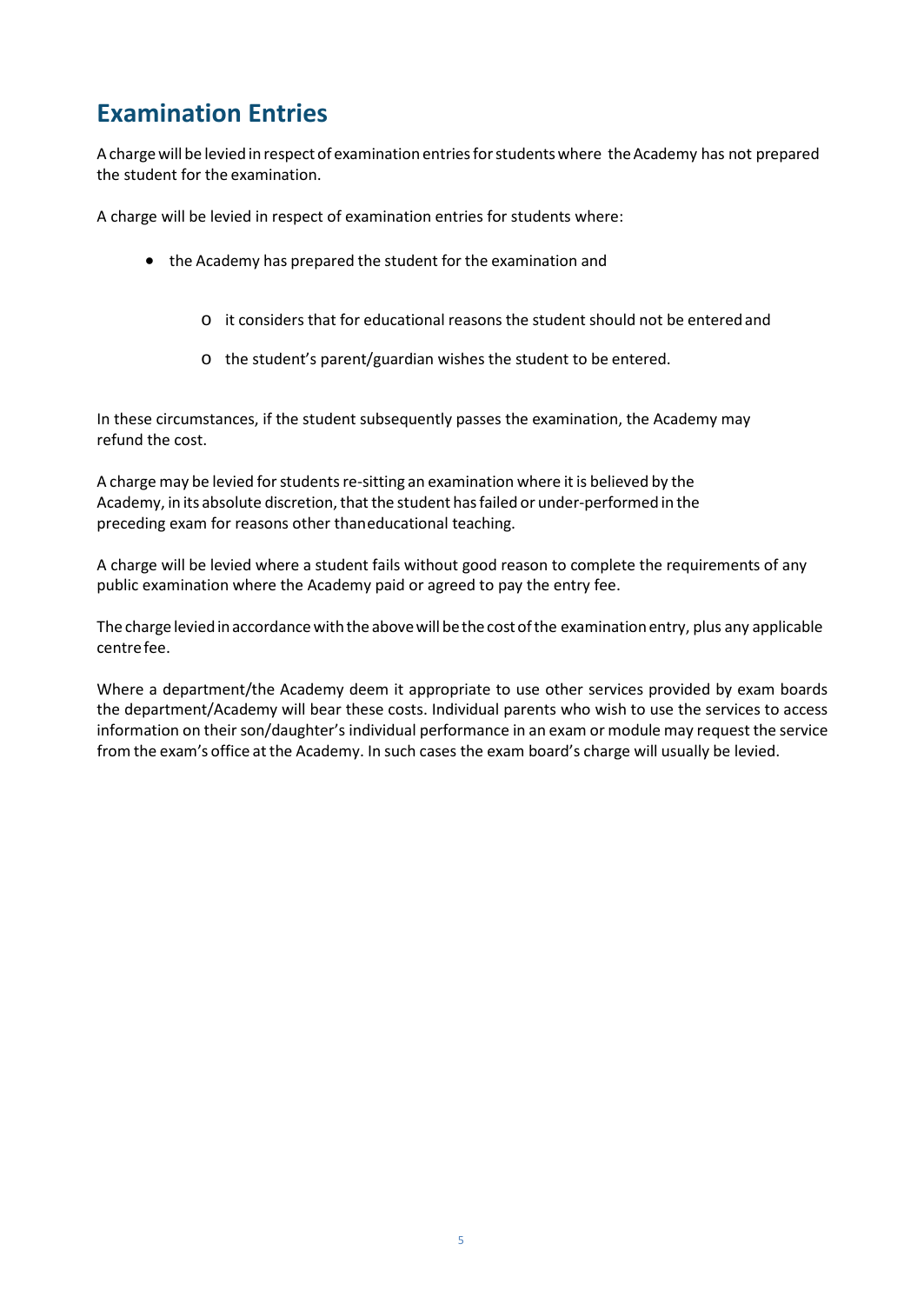## **Materials and Textbooks**

<span id="page-5-0"></span>Where a student or parent wishes to retain items produced as a result of art, craft and design, or design and technology, a discretionary charge may be levied for the cost of the materials used. Textbooks are provided on loan free of charge, but in some subjects, additional revision guides are available, for which a charge may be made.

## <span id="page-5-1"></span>**Music Tuition**

Charges will not be made for class music tuition during Academy hours.

Music tuition, whether group or individual, will also be free, whether it is provided during or outside Academy hours, if it forms part of the syllabus for a prescribed public examination or required by the national curriculum.

No charges will be made for group activities e.g. Academy orchestra, which take place during Academy hours.

A charge will be made for individual and small group music tuition not forming part of a syllabus of a prescribed public examination or required by the national curriculum, provided parental agreement is obtained before a student is given the tuition. The charge may include:

- the cost of the teacher
- the costs of sheet music and
- the hire and insurance of a musicalinstrument.

Serious consideration will be given to requests for tuition from parents suffering from financial hardship with each case being judged independently at the Academy's own discretion.

Lessons must be paid for in advance, for a block of sessions.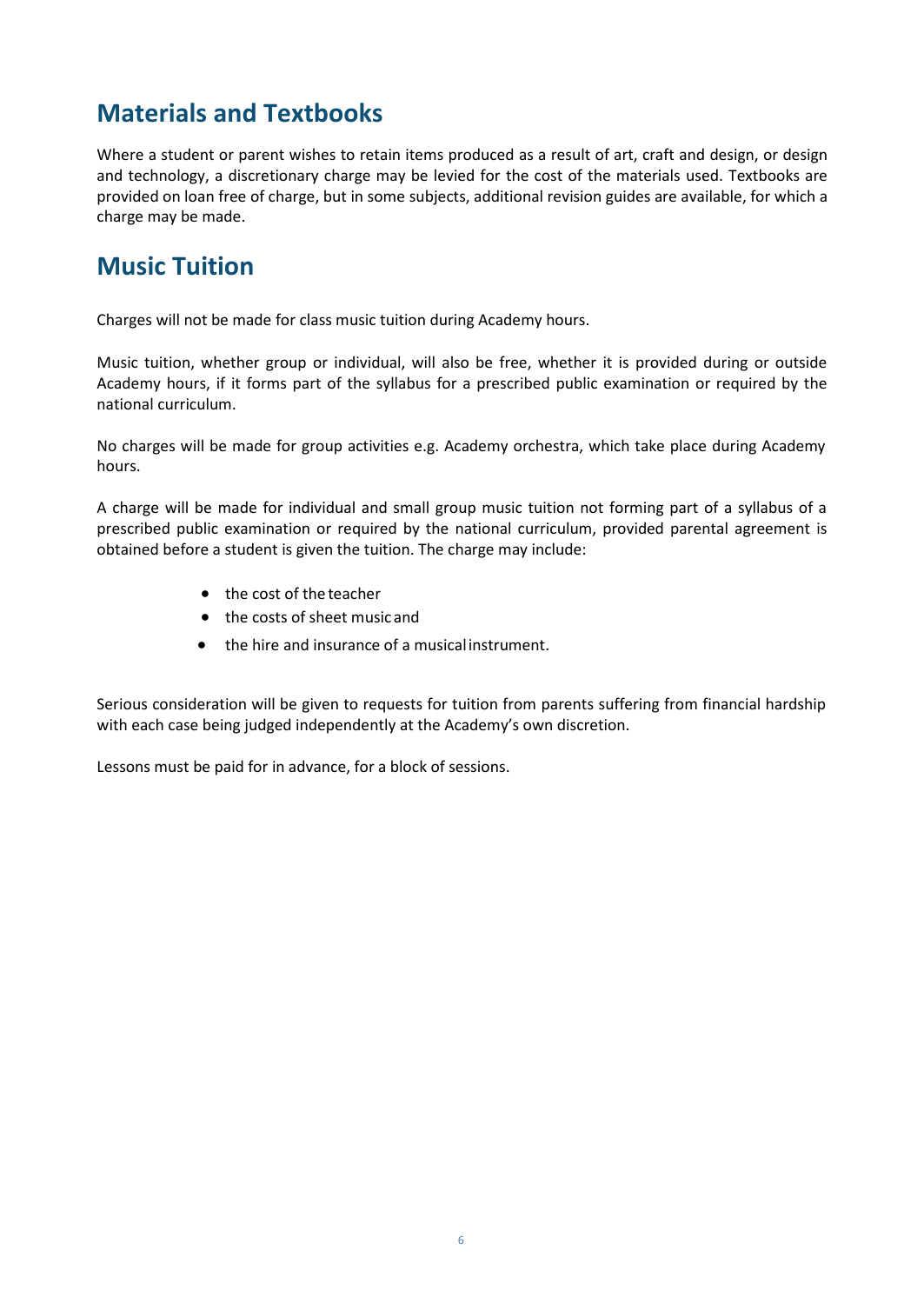The Academy will make a refund for a lesson missed only in the following circumstances:

- The student is taking an externalexamination
- The student is on an Academytrip
- The student is on work experience
- When an Academy test takes place during the period when a music lesson has been timetabled to take place. However, it is the responsibility of the student to inform the Music Teacher the day before to enable revisions to the timetable to take place. If no adjustment can be made, then a refund would bemade.

If the teacher is absent and unable to take the lesson the cost of the next sessions will be reduced accordingly.

**Instrument hire** – Parents will be asked for a non – refundable charge. These funds will be used to upgrade old instruments.

The Academy reserves the right to terminate tuition if it does not consider groups to be viable or if progress/commitment is unsatisfactory. This will always be done after consultation with the instrumental teacher the student and parents.

Academy insurance will cover loaned instruments in Academy and on the journey to and from Academy. Parents' own insurance must cover the cost of replacement/repair should damage occur outside these times. Insurance should be taken out by parents for student's own instruments.

## <span id="page-6-0"></span>**Education Activities taking place during Academy hours**

'Academy hours' are defined as being those hours during which the Academy is in session, but excluding the mid-day break.

No charges will be made for any activity or materials which are essential to fulfil the statutory curriculum.

Voluntary contributions may be asked for to enable extra activities, which are deemed educationally desirable, to take place. It may also be stated that such an activity will not be able to take place unless enough contributions are received to finance the activity. The contributions requested will reflect the cost of that activity (including any consequential costs such as supply cover, transport, refreshments) less any subsidy from funds available to theAcademy.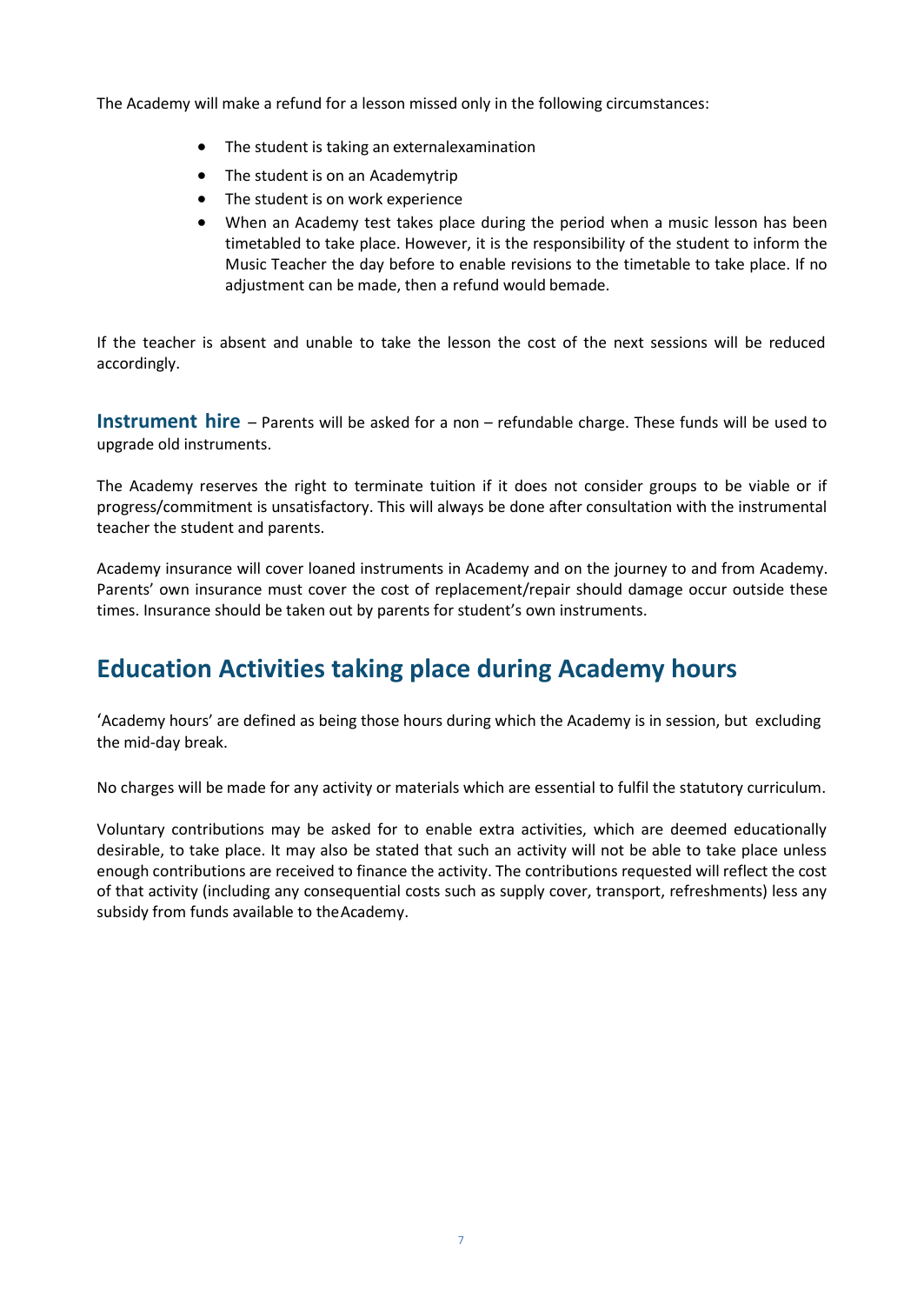#### **Educational Activities Outside Academy Hours**

<span id="page-7-0"></span>No charge will be made for activities outside Academy hours that are part of the National Curriculum or religious education, or that form an essential part of the syllabus for an approved examination.

For all other activities outside Academy hours, a charge up to the cost of the activity will be levied.

#### <span id="page-7-1"></span>**Damage/Loss to Property**

A charge will be levied in respect of wilful damage, neglect or loss of Academy property (including premises, furniture, equipment, books or materials), the charge to be the cost of replacement or repair, or such lower cost as the Head Teacher may decide.

A charge will be levied in respect of wilful damage, neglect orloss of property (including premises, furniture, equipment, books or materials) belonging to a third party, where the cost has been recharged to the Academy. The charge to be the cost of replacement or repair, or such lower cost as the Head Teacher may decide.

#### <span id="page-7-2"></span>**Voluntary Contributions**

Where the Academy cannot levy charges, and it is not possible to make these additional activities within the resources ordinarily available to the Academy, the Academy may request or invite parents to make a contribution towards the cost of the trip. Students will not be treated differently according to whether or not their parents have made any contribution in response to the request or invitation. However, where there are not enough voluntary contributions to make the activity possible, then it will be cancelled and will be refunded as per surplus charges.

#### <span id="page-7-3"></span>**Lettings**

The Academy will make its facilities available to outside users at a charge of at least the cost of providing the facilities. The scale of charges will be determined annually by the Audit, Finance & Risk Committee.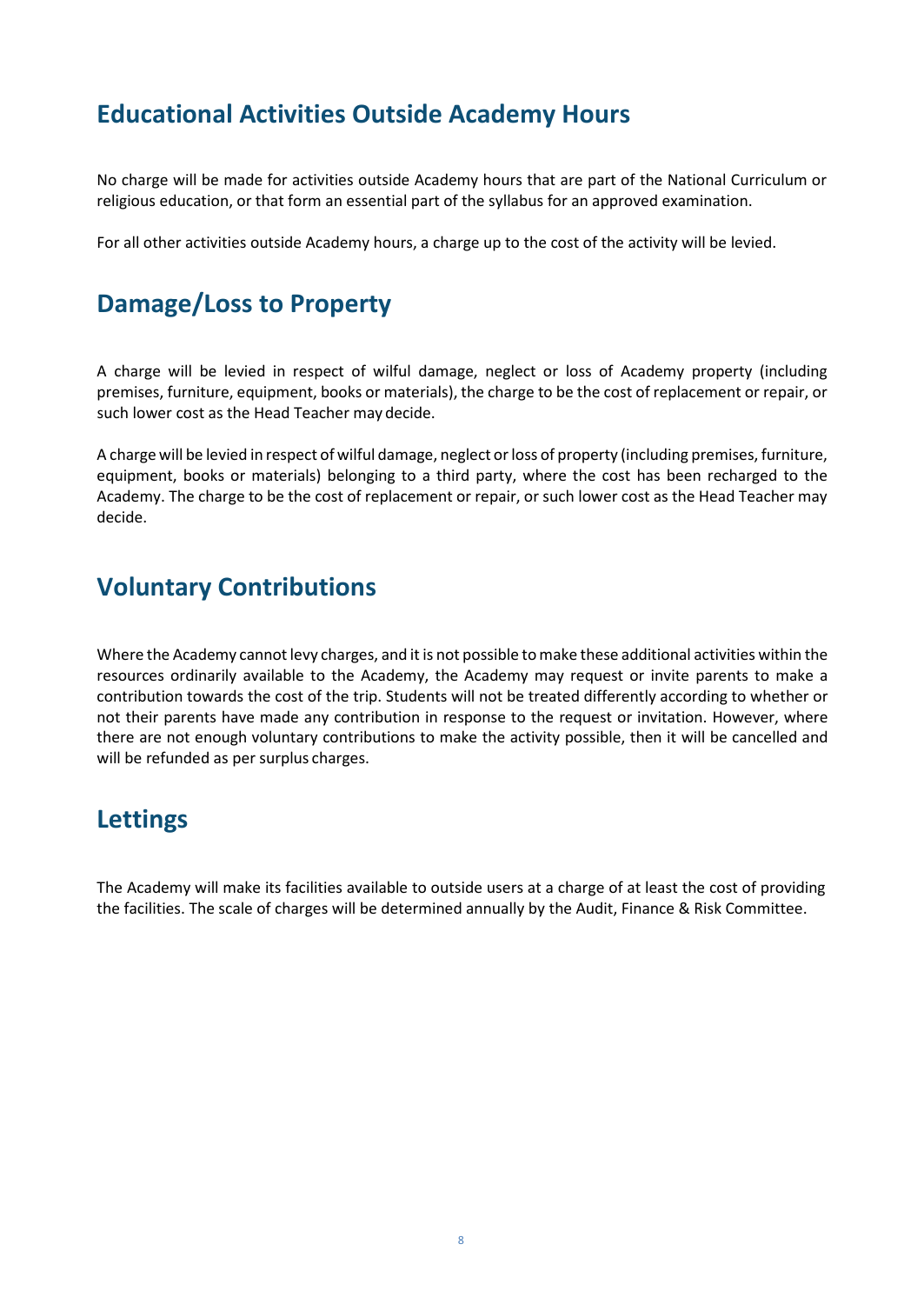### **Minibus**

Only students on the roll within the Trust, staff or parents and carers of those students may travel on the vehicles owned by the Trust. Charges levied for use of the vehicles will not be constructed such as to make a profit. Charges may recover some or all of the costs of running the vehicle including loss of value.

#### <span id="page-8-0"></span>**Other charges**

As per Scheme of Delegation the Trust may agree to levy charges for miscellaneous services up to the cost of providing such services e.g. for providing a copy of an OFSTED report.

# <span id="page-8-1"></span>**Remissions Policy**

If the parent/guardian of a student is in receipt of Income Support, Income based Jobseekers' Allowance, support under part VI of the Immigration and Asylum Act 1999; or Child Tax Credit (providing that they do not also receive Working Tax Credit and have an annual income, assessed by HMRC, that does not exceed the current rate applicable), charges in respect of board and lodging will be remitted in full.

As per Scheme of Delegation the Trust may agree to waive full or part charges in respect of a student, if it feels it is reasonable in the circumstances.

As per Scheme of Delegation the Trust may decide not to levy charges in respect of a particular activity, if it feels it is reasonable in the circumstances.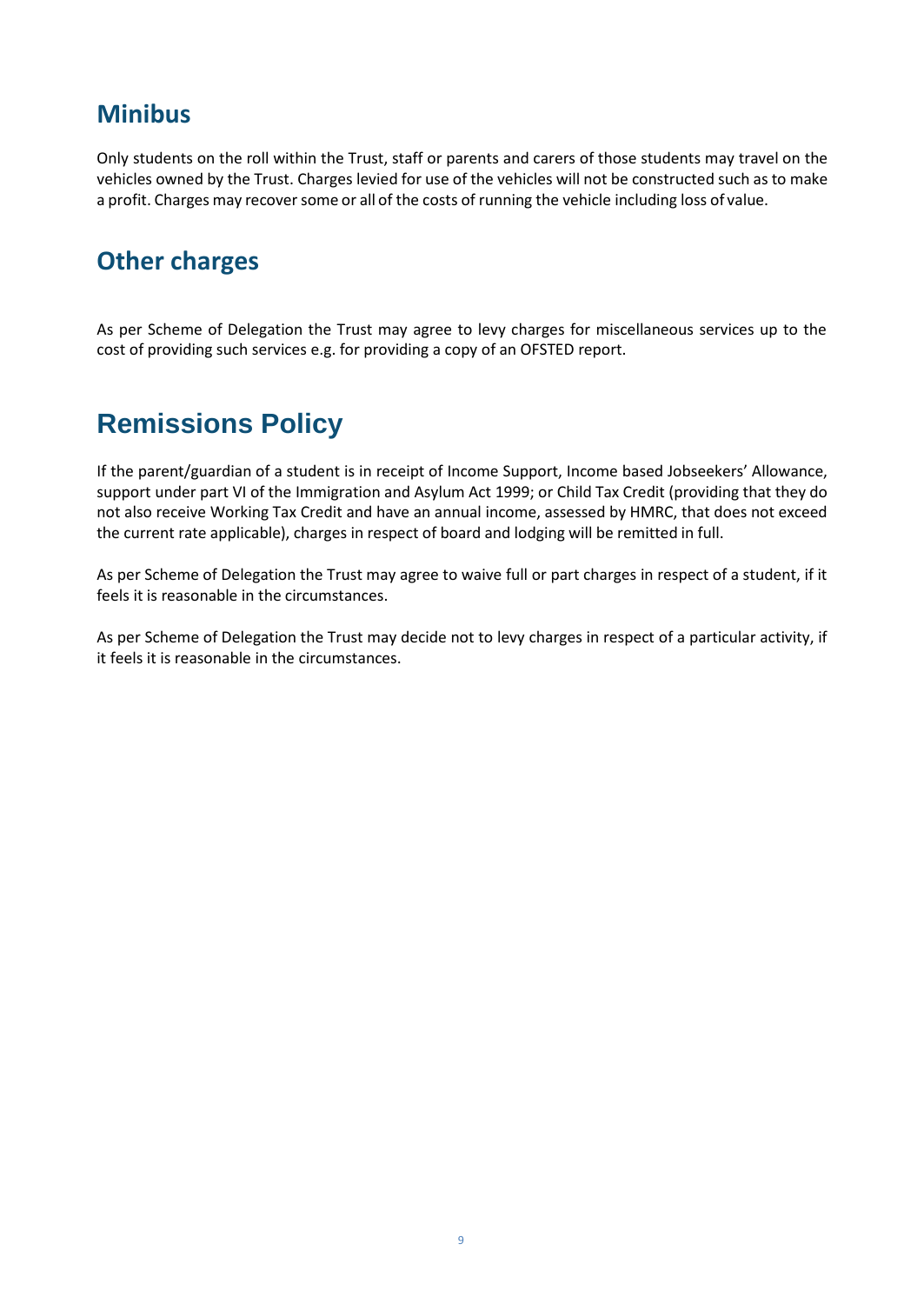# **Refund of surplus charges**

<span id="page-9-0"></span>No activity will have charges designed to make a profit.

Any surplus from a particular activity amounting to more than £5 per student will be distributed to parents who have paid for that activity. Surpluses below this will be retained within the Academy's operating reserves and used for the development of the Academy.

The Trust Board recognises its responsibility to ensure that the offer of activities and educational visits does not place an unnecessary burden on family finances. To this end we will try to adhere to the following guidelines:

- Where possible we shall publish a list of visits (and their approximate costs) as soon as possible so that parents/guardians can planahead
- We have established a system for parents to pay in instalments
- When an opportunity for a trip arises at short notice it will be possible to arrange to pay in instalments beyond the date of the trip
- We acknowledge that offering opportunities on a "first pay, first served" basis discriminates against students from families on lower incomes and we will avoid that method ofselection wherever possible.